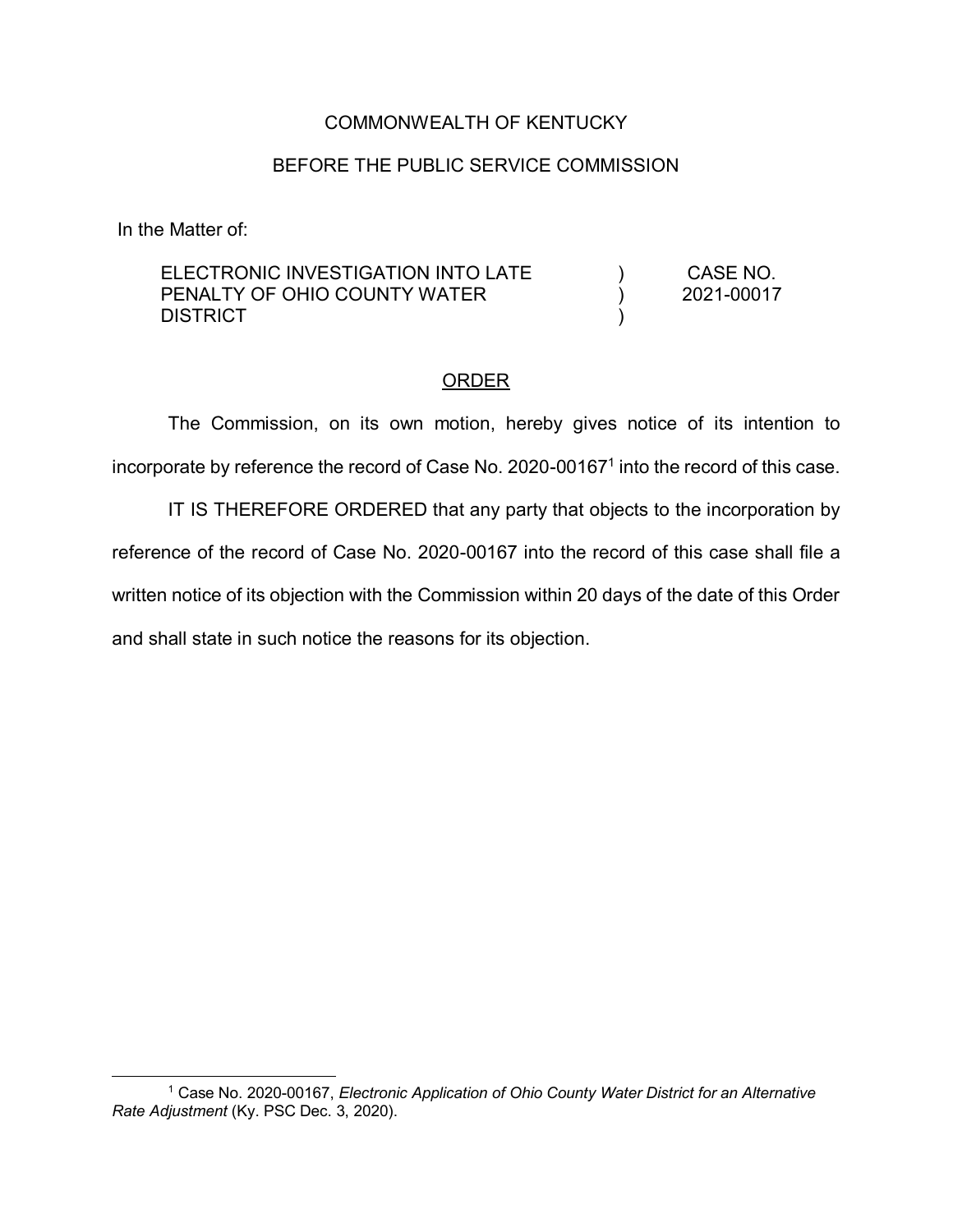By the Commission



ATTEST:

C. Bidwell

Executive Director

Case No. 2021-00017